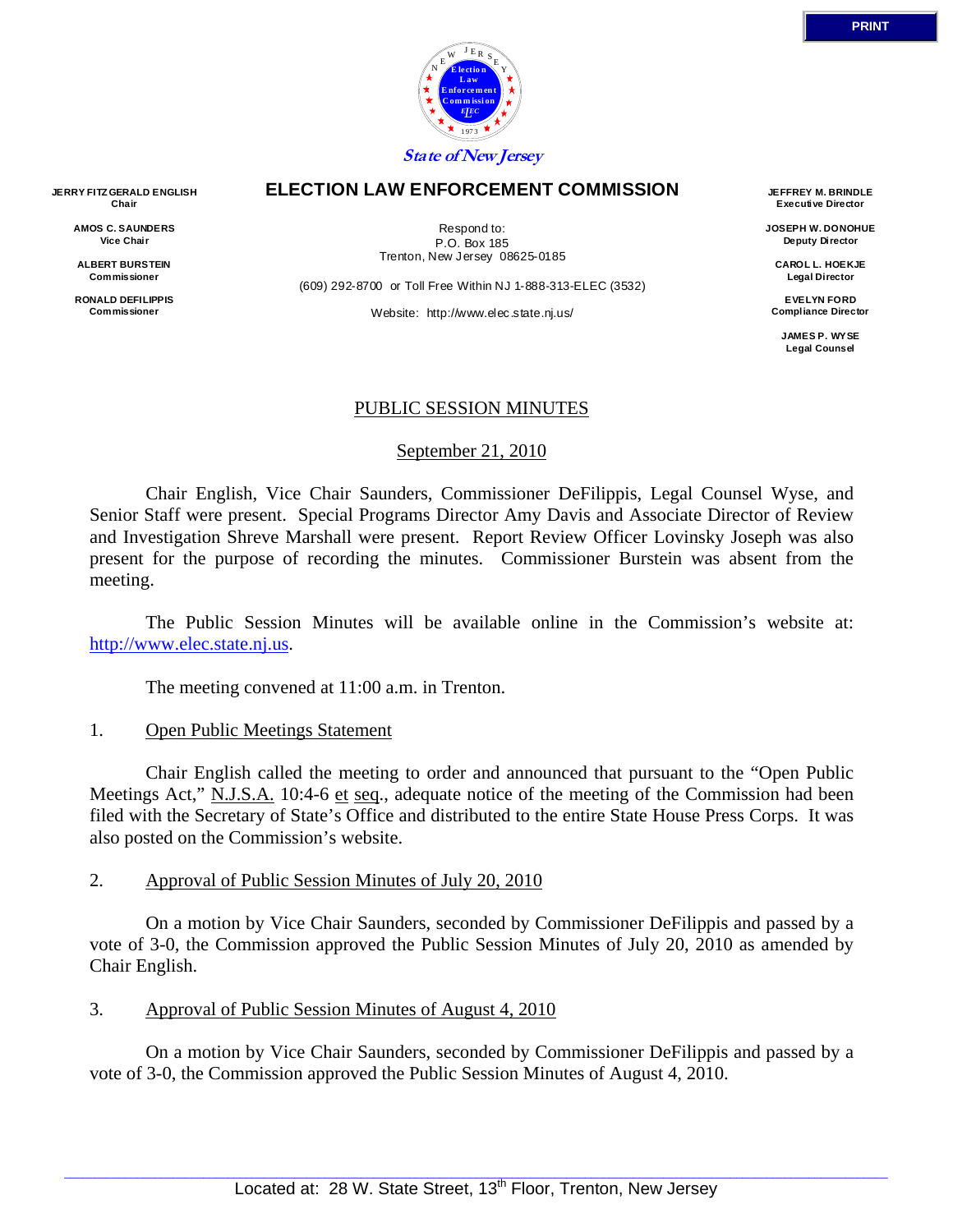#### 4. Executive Director's Report

#### A. Governor's Ethics Package

 Executive Director Brindle informed the Commissioners of Governor Christie's recently unveiled ethics package, which incorporates reform of pay-to-play regulation. He reported that the package proposed a single statewide pay-to-play law, disclosure of all contracts over \$17,500, elimination of the "fair and open" exemption, and limits to party transfers facilitating the practice known as "wheeling."

 The Executive Director noted that several features of the ethics package closely resemble items in the Commission's legislative proposals issued in January.

#### B. Local Contributor Database

 Executive Director Brindle reported on updates to the local contributor database, noting the addition of municipal party committees to the resource. He stated that this contribution completed the database.

 The Executive Director informed the Commissioners that the local contributor database now incorporated data from Gubernatorial, Legislative, Municipal, June Runoff, and school board elections as well as State, county, and municipal party committees.

 Executive Director Brindle recognized Director of Information Technology Carol Neiman, Data Entry Supervisor Brenda Brickhouse, Assistant Data Entry Supervisor Darlene Koslowski, and the remainder of the Data Entry staff for their work in completing this major project.

 Chair English praised the aforementioned staff members and recognized their contribution to informing the general public and assisting the work of the press.

#### C. Analytical Press Releases

 Executive Director Brindle informed the Commissioners of three analytical press releases published by the Commission concerning special interest PACs, the June Runoff election, and municipal party committees.

 The Executive Director noted the proliferation of party oriented PACs after the passage of pay-to-play reform in 2005 to about 60 in number. He reported that it appeared that many of these committees may have been organized to circumvent pay-to-play legislation and contribution limits, and suggested that increasing the minimum membership of such PACs to 9 people, as is already FEC practice, would help reduce abuses of this kind.

#### D. Agency and Legislative Leadership Meetings

 Executive Director Brindle reported that Compliance Director Evelyn Ford and he had met with First Assistant Attorney General Philip Kwon concerning lobbying regulation. He also reported productive meetings with Democratic and Republican legislative staff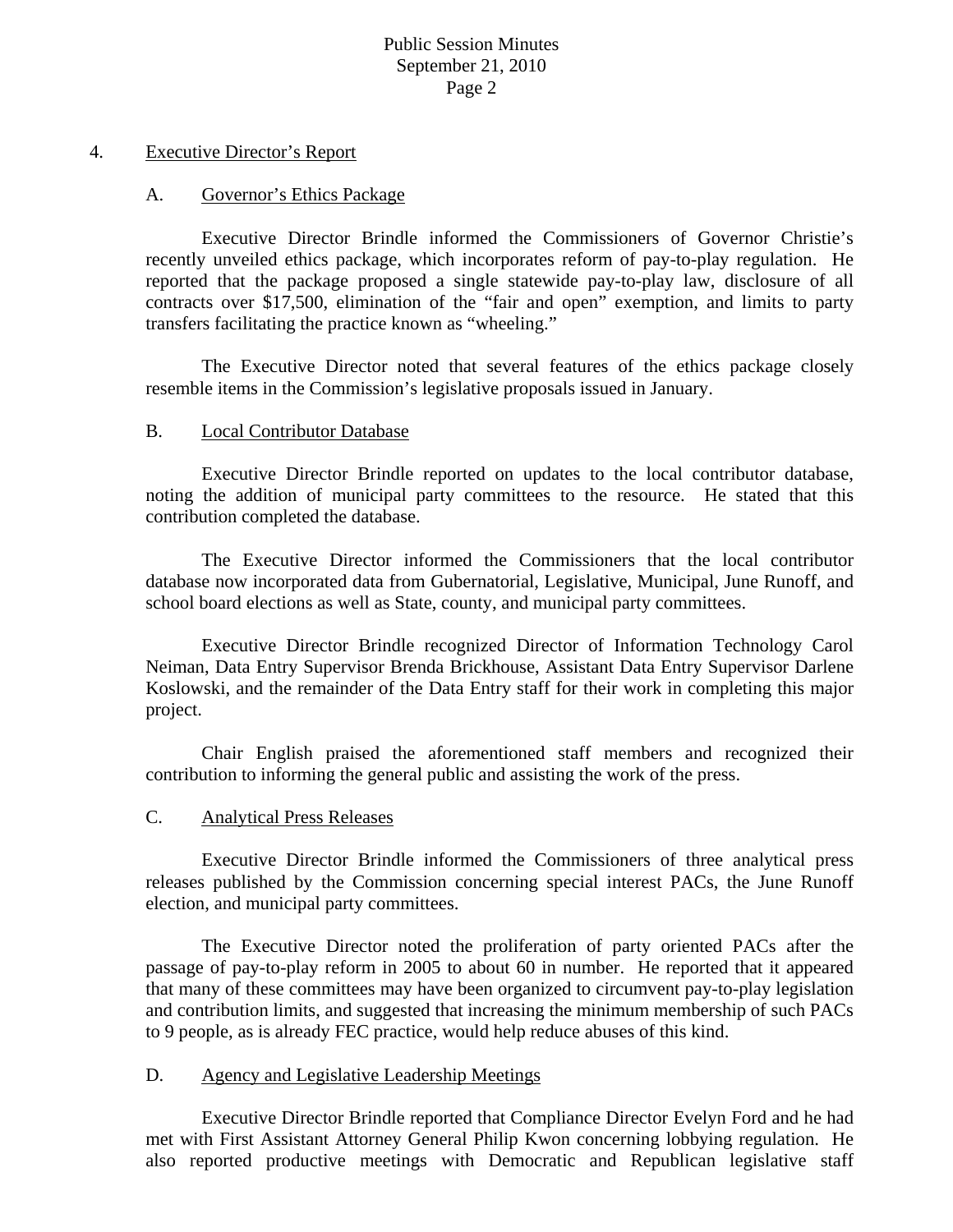concerning the Commission's proposals to regulate "527" committees and standardize pay-toplay reform.

#### E. Gubernatorial Debate Working Group

 Executive Director Brindle informed the Commissioners that the first meeting of the Gubernatorial Debate working group formed to review and improve the structuring and promotion of debates would take place on September 22. He reported that representatives of all candidates, debate sponsors, and other relevant parties were slated to attend.

The Executive Director noted that the working group derives from the Public Financing Public Hearing, and would likely meet for two sessions.

# F. Training Sessions

Executive Director Brindle informed the Commission of forthcoming training sessions for treasurers of candidate committees, lobbyists, and PACs.

#### G. New Compliance Director

 The Executive Director announced the retirement of Compliance Director Evelyn Ford after 25 years at the Commission. He praised her commitment to excellence, and stated that she would be missed.

 Executive Director Brindle informed the Commissioners that Special Programs Director Amy Davis had been selected as the new Compliance Director. He praised her qualifications and noted that she has been working with Director Ford to facilitate a smooth transition.

 Chair English congratulated Director Davis on her new position and expressed a desire for Director Ford to be present at the next meeting to be recognized for her service.

#### H. Online Lobbyist Reports

 The Executive Director announced that the Commission now provides lobbyist reports online. He acknowledged Director of Lobbying Linda White, Executive Secretary Maureen Tilbury, Technical Assistant Bettie Michael, and Principal Webmaster Maryanne Garcia for their efforts in completing this project.

 Director of Information Technology Carol Neiman and Associate Help Desk Technician Peter Palaitis provided a demonstration of the new lobbyist database.

 Director Neiman reported that electronic filing for lobbyists was not yet available, but reports may currently be filled out and saved on a computer for eventual printing and submission of a hard copy. She anticipated that electronic filing would be available in the future.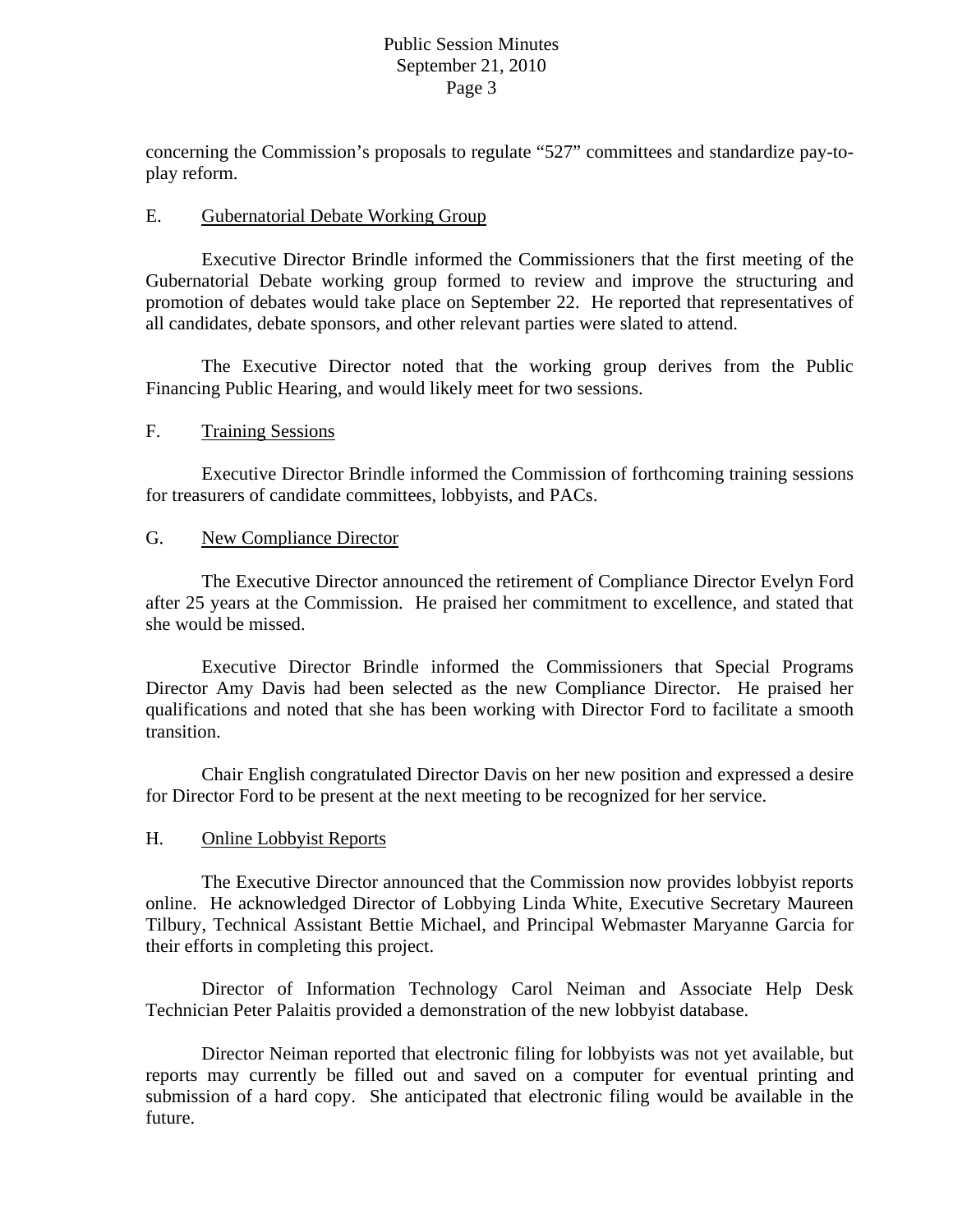Vice Chair Saunders expressed admiration for the volume of information represented in the database.

Commissioner DeFilippis asked if 2010 lobbyist reports would be released in less time than required for the 2009 reports.

Director Neiman replied that she anticipated this would be the case as staff had now gained experience in processing the reports.

Commissioner DeFilippis asked if lobbyist reports filed prior to 2009 would remain available in hard copy only.

Director Neiman answered in the affirmative.

Deputy Director Donohue noted that Commission summaries of lobbying activity were available for previous years in electronic format, and contained very detailed information.

Commissioner DeFilippis asked about availability of reports for the upcoming 2010 general election.

Director Neiman replied that reports were scanned immediately and were uploaded into the system within 48 hours, but incorporation into the local contributor database could only be completed when all reports had been filed.

# I. Fall /Winter Meeting Schedule

- October 5, 2010 at  $11:00$  a.m. in Trenton;
- November 16, 2010 at 11:00 a.m. in Trenton;
- December 21, 2010 at 11:00 a.m. in Trenton.

# 5. Report on Gubernatorial Public Financing

Special Programs Director Amy Davis reported that staff had received an application from 1993 primary election gubernatorial candidate, Cary Edwards to finalize the reporting of his campaign. Director Davis informed the Commissioners that in 2009, the Commission adopted new regulations that allow for a past gubernatorial public financing campaign with outstanding obligations, to apply to the Commission to finalize campaign reporting. Since a publicly-financed campaign may not transfer outstanding obligations to a future campaign, the possibility arises that a campaign which is unable to raise funds postelection to liquidate its obligations may be required to file quarterly reports without end. Director Davis additionally reported that the Commission requires that any application for termination with net liabilities may not be made earlier than seven years after the date of the election. She explained that this time period allows for a campaign to fundraise to retire debt and extends beyond the statute of limitations in which a vendor may assert a claim against the campaign to enforce any contractual obligation.